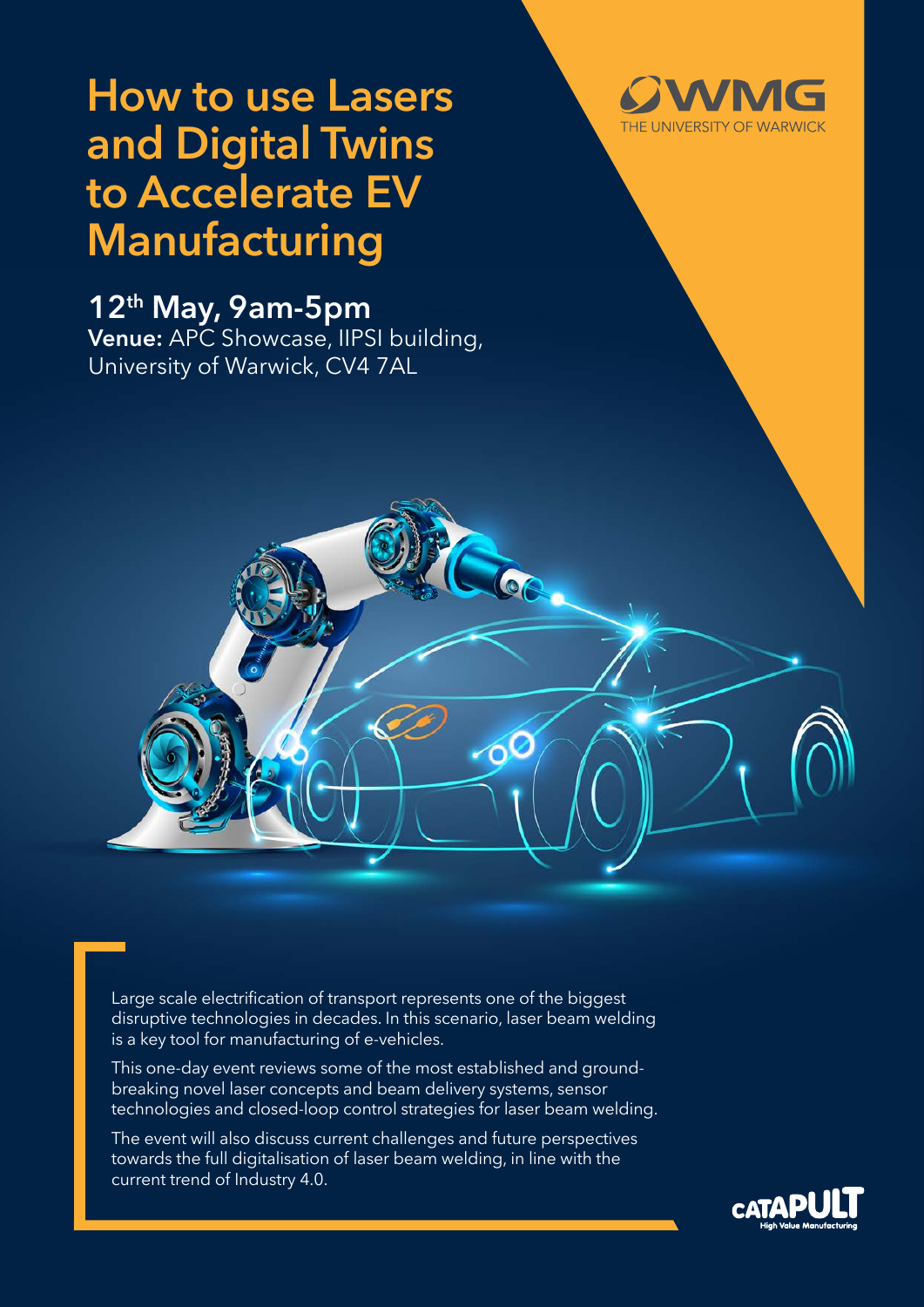## **Speakers**

#### **Emmanuel Beslin**

R&D Programme Manager for Automotive Structure & Industry business unit at Constellium

Emmanuel Beslin is a Research and Development Manager with over 20 years' experience in the aluminium industry. He joined Constellium in 2001 as a process engineer and since 2006 he has been focusing on development of high strength aluminium extrusions and their application to automotive components including electric vehicle battery enclosures.

### **Prof. Darek Ceglarek**

Head of Digital Lifecycle Management Group at WMG

Prof. Darek Ceglarek is a CIRP Fellow whose work focusses on digital manufacturing and data mining/AI for quality defects root cause analysis. He has published 250 papers and is listed by Stanford University as among the top 2% world's leading scientists and top 1.1% in 'Industrial Engineering & Automation'.

#### **Martin Dowson**

Chief Engineer, Head of Battery Systems Engineering and Research at WMG

Martin Dowson is Head of Battery System Engineering and Research at WMG. He has over 20 years' experience of working in electrification research and development, having been at the forefront of the UK automotive electrification developing hybrids, plug-in hybrids and BEVs, including the Jaguar iPace. Martin is now focused on collaborative battery research to support the expansion of electrification across all sectors from micro mobility and automotive through to all-electric aerospace.







| <b>Time</b>                                    | <b>Title</b>                                                                                                                                                                                          | Speaker/chair                                                                                                                                                                     |
|------------------------------------------------|-------------------------------------------------------------------------------------------------------------------------------------------------------------------------------------------------------|-----------------------------------------------------------------------------------------------------------------------------------------------------------------------------------|
| 09:00-09:30                                    | Registration/Exhibition                                                                                                                                                                               |                                                                                                                                                                                   |
| 09:30-09:35                                    | Welcome and introduction<br>to the conference                                                                                                                                                         | Alison Meir - Head of Business Development<br>for WMG's High Value Manufacturing Catapult                                                                                         |
| <b>Design perspectives</b>                     |                                                                                                                                                                                                       |                                                                                                                                                                                   |
| 09:35-09:55                                    | The revolution in future cell formats and<br>chemistries and what this means for<br>module, pack and vehicle engineering                                                                              | Martin Dowson - Chief Engineer,<br>Head of Battery Systems Engineering<br>and Research at WMG                                                                                     |
| 09:55-10:15                                    | Lightweight innovative battery<br>enclosures using recycled aluminium<br>technologies                                                                                                                 | Emmanuel Beslin - R&D Programme Manager<br>for Automotive Structure & Industry business<br>unit at Constellium                                                                    |
| 10:15-10:50                                    | <b>Coffee Break / Exhibition</b>                                                                                                                                                                      |                                                                                                                                                                                   |
| Advanced sources, beam shaping, and monitoring |                                                                                                                                                                                                       |                                                                                                                                                                                   |
| 10:50-11:10                                    | Adjustable Ring Mode fibre lasers to<br>overcome challenges in EV production                                                                                                                          | Dr Peter Kallage - Head of Laser Applications<br>at Coherent                                                                                                                      |
| 11:10-11:30                                    | Laser Processing of EV Battery<br>Electrodes                                                                                                                                                          | Philippe Leopold - Sales Director at Lumentum                                                                                                                                     |
| 11:30-11:50                                    | The potential of photonic technologies<br>in EV manufacturing: measurement,<br>monitoring, control                                                                                                    | Dr Markus Kogel-Hollacher - Head of<br>department R&D projects at Precitec Group                                                                                                  |
| 11:50-12:50                                    | Networking lunch / Exhibition                                                                                                                                                                         |                                                                                                                                                                                   |
| <b>Research perspectives</b>                   |                                                                                                                                                                                                       |                                                                                                                                                                                   |
| 12:50-13:10                                    | Advanced CFD simulation of<br>laser-based manufacturing processes                                                                                                                                     | Mark Keating - Managing Director & Principal<br>CFD Engineer, Flow Science UK Ltd                                                                                                 |
| 13:10-13:30                                    | Digital twins for sustainable<br>production systems                                                                                                                                                   | Prof Darek Ceglarek - Head of Digital Lifecycle<br>Management Group at WMG                                                                                                        |
| 13:30-13:50                                    | Laser beam welding in high volume<br>manufacturing for e-mobility - what's next?                                                                                                                      | Dr Pasquale Franciosa - Associate Professor and<br>Head of Laser Welding Applications Lab at WMG                                                                                  |
| 13:50-15:05                                    | Site tour of WMG's facilities<br>and refreshments                                                                                                                                                     |                                                                                                                                                                                   |
| <b>End-user perspectives</b>                   |                                                                                                                                                                                                       |                                                                                                                                                                                   |
| 15:05-15:15                                    | Up-coming policies and funding<br>opportunities for the development of<br>net-zero technologies                                                                                                       | Dr Francesca Iudicello - Programme Manager<br>Automotive Zero Emission Vehicles, Land &<br>Maritime Transport at Innovate UK                                                      |
| 15:15-15:35                                    | OEMs presentation - Automotive<br>perspectives for EV manufacturing                                                                                                                                   | Paul Haney - Energy Storage Technology<br>Delivery Manager at Jaguar Land Rover                                                                                                   |
| 15:35-15:55                                    | OEMs presentation - Aerospace<br>perspectives for EV manufacturing                                                                                                                                    | Clive Grafton-Reed - Global Process<br>Coordinator Laser Processes at Rolls-Royce                                                                                                 |
| 15:55-16:50                                    | Panel discussion:<br>Policy directions and standards<br>▶<br>Industry needs and current<br>▶<br>challenges<br>Desired new technological<br>▶<br>developments (with R&D support)<br>New frontiers<br>▶ | Facilitated by Dave MacLellan - Executive<br>Director of AILU<br>Dr Francesca Ludicello, IUK<br>Martin Dowson, WMG<br>Paul Haney, JLR<br>Dr Markus Kogel-Hollacher, Precitec<br>▶ |
| 16:50-17:00                                    | Wrap-up and conclusions                                                                                                                                                                               | <b>Alison Meir - Head of Business Development</b><br>for WMG's High Value Manufacturing Catapult                                                                                  |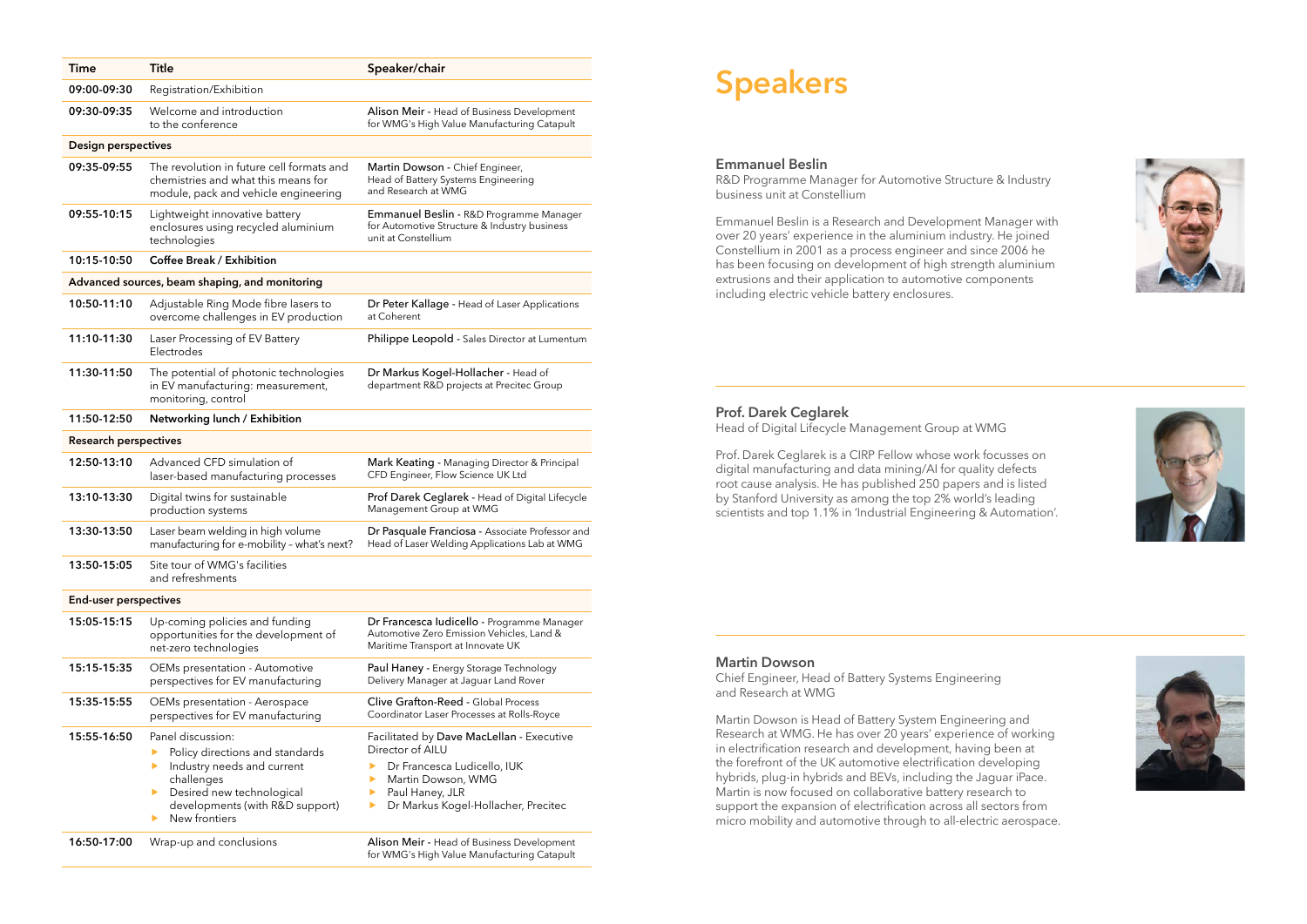**Dr Pasquale Franciosa** Associate Professor and Head of Laser Welding Applications Lab at WMG

Dr Pasquale Franciosa is Associate Professor and Head of the laser welding applications laboratory at WMG, University of Warwick. He has published over 90 papers, receiving four best-paper awards and one industrial award. Pasquale is principal researcher on several industrial-led projects, and currently focusing on autonomous laser welding solutions to accelerate EV manufacturing.



### **Clive Grafton-Reed**

Global Process Coordinator Laser Processes at Rolls-Royce

Clive Grafton-Reed is the Global Process Owner for Laser processes for Rolls-Royce plc and is responsible for the technical direction of laser technology throughout the group, the development of company standards and policies. In this position he works with research groups, equipment builders and supply chain to bring significant changes to manufacturing. He holds a number of laser based patents including one for a miniaturised laser beam control device, developed with Nottingham University which won the 2012 Rolls-Royce Engineering & technology prize for creativity.



#### **Paul Haney**

Energy Storage Technology Delivery Manager at Jaguar Land Rover

Paul Haney has worked for Jaguar Land Rover for 20 years, for the last 6 years leading a team working on energy storage R&D supported by HVM Catapult at University of Warwick. In 2020 the team won the 'Tata Innovista Best Piloted Technologies' award for their work on energy storage. Paul is a Chartered Engineer and Member of IMechE with engineering degrees from University of Hertfordshire, Loughborough University and an MBA from University of Warwick.



### **Dr Peter Kallage**

Head of Laser Applications at Coherent

Dr Peter Kallage studied mechanical engineering at the University of Hanover, Germany, and took his first job in 2005 as a researcher at the Hanover Laser Center, specializing in the field of joining technology. In 2007, he was promoted to Division Manager and became head of the "Metal joining and cutting" Group. Since October 2011, Peter Kallage is responsible for the applications lab at Coherent in Hamburg.

### **Mark Keating**

Managing Director & Principal CFD Engineer, Flow Science UK Ltd

Mark Keating is the Managing Director of Flow Science UK. A chartered, post graduate engineer of 20 years, Mark provides software, support and services to the UK&I region around the FLOW-3D commercial CFD software suite of products, developed by Flow Science Inc over the last 42 years.

#### **Dr Markus Kogel-Hollacher**

Head of department R&D projects at Precitec Group

Dr. Markus Kogel-Hollacher started his work in the laser industry in 1994 at the Fraunhofer Institute for Laser Technology (Aachen). His work at Precitec in Germany has been extensively discussed in several journals and presented at various conferences. In 2008 he obtained his Ph.D. at the Technical University of Berlin, Germany. In collaboration with RTD stakeholders and end users, he works to continuously increase the reliability and use of process monitoring and control devices in laser materials processing.





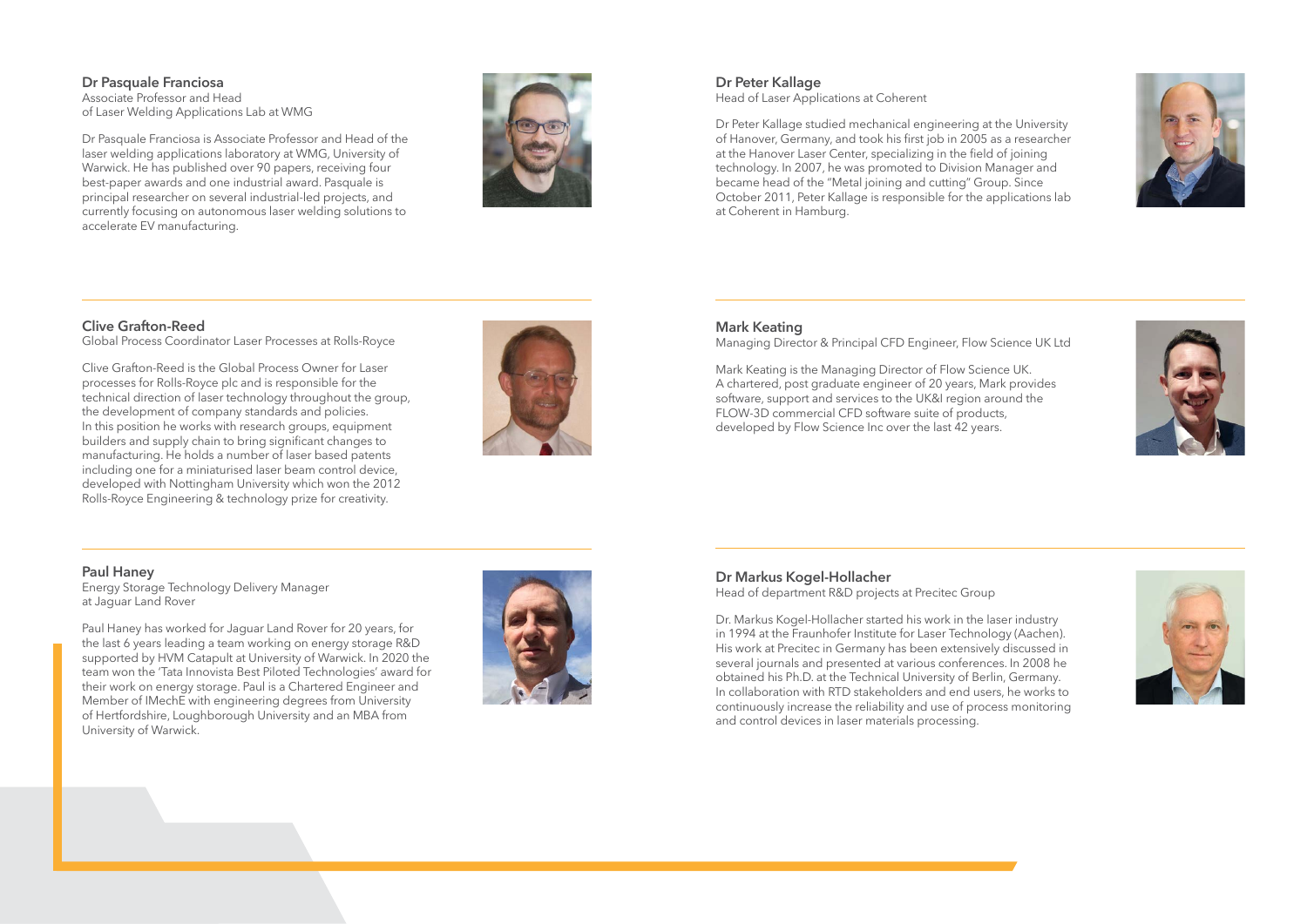**Philippe Leopold** Sales Director at Lumentum

Philippe Leopold is Sales Director at Lumentum and responsible for all commercial laser products in EMEA. Philippe graduated from Telecom Physique Strasbourg (France) in 1996 with an engineering degree in optoelectronics, worked for Peugeot Sport Formula 1, Matra Marconi Space, Alcatel Submarine Networks and JDSU now called Lumentum between 1997 through 2022, and obtained an M.B.A. from Manchester Business School (UK) in 2015.

**Dr Francesca Iudicello**

Programme Manager Automotive Zero Emission Vehicles,

Land & Maritime Transport at Innovate UK



Dr Francesca Iudicello is Programme Manager for Zero Emission Vehicles at Innovate UK. She joined Innovate UK in January 2019 to lead the on-vehicle technology programmes, including the Integrated Delivery Programme (IDP). Before joining Innovate UK, she worked in the automotive industry for nearly 9 years:

Ford, Ricardo, Delphi and Dana.

**Dave MacLellan**

Executive Director of AILU

Dave MacLellan has an engineering degree from Manchester University and over 30 years of industrial experience in design, manufacturing, sales and marketing of laser systems both as an exporter and importer. In 2014 he established Anode Marketing, and has been Executive Director of AILU since 2015, promoting lasers in manufacturing.





![](_page_3_Picture_13.jpeg)

![](_page_3_Picture_14.jpeg)

![](_page_3_Picture_15.jpeg)

![](_page_3_Picture_16.jpeg)

![](_page_3_Picture_17.jpeg)

![](_page_3_Picture_6.jpeg)

#### **Alison Meir**

Head of Business Development for WMG's High Value Manufacturing Catapult

Alison Meir is Head of Business Development for WMG High Value Manufacturing Catapult, with a wide remit across research directorates of Energy, Digital Technologies, Materials & Manufacturing, and Intelligent Vehicles, joining WMG in 2017. Alison has worked in high performance engineering sectors, and large-scale technical broadcast, including Olympics and Commonwealth Games, proficient in diverse, multi-disciplinary environments, and has an MBA and BSc Chemistry (Hons).